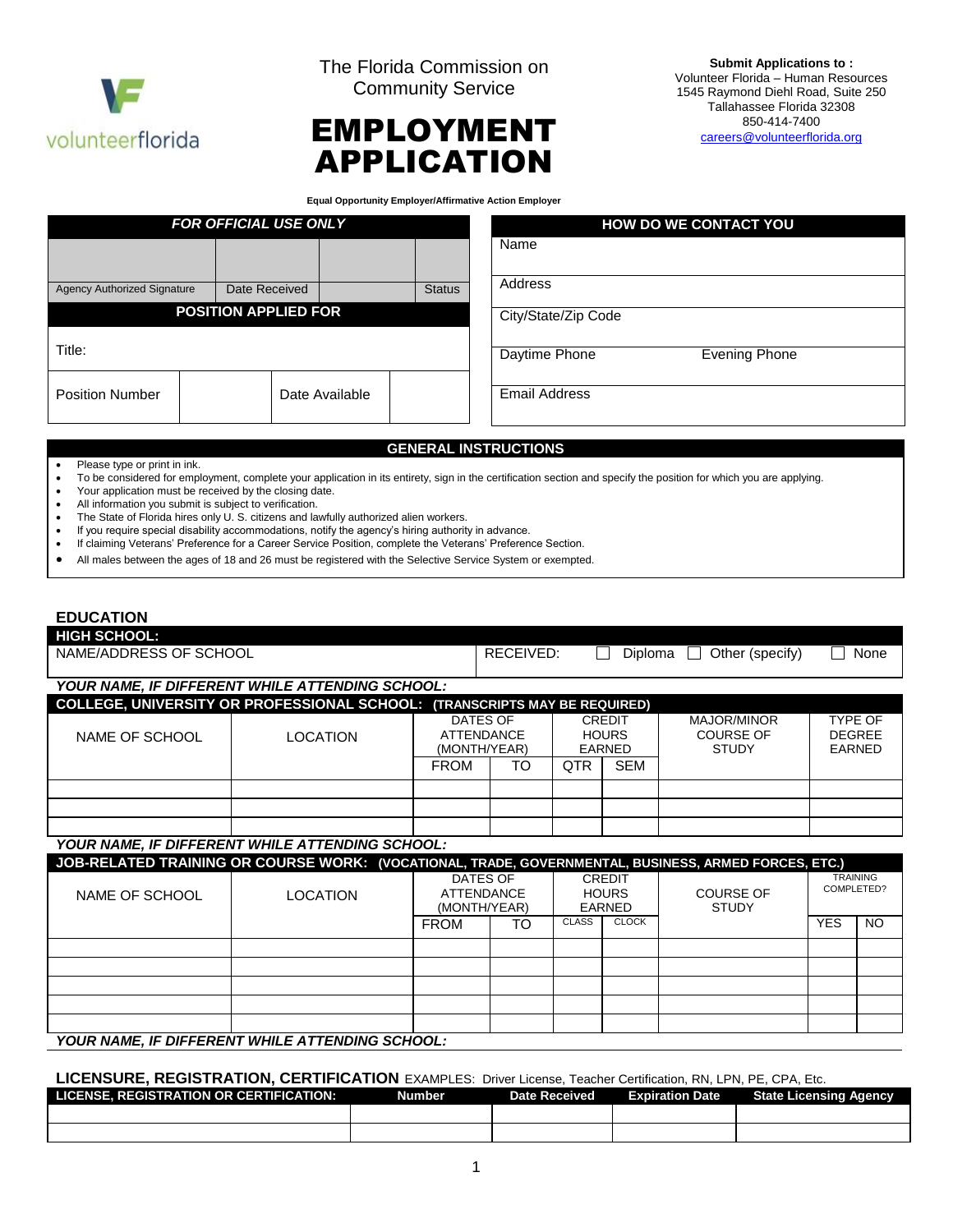| <b>EXPERIENCE</b>            |                                                                                                                                                                                                                                                                                                            |                                          |
|------------------------------|------------------------------------------------------------------------------------------------------------------------------------------------------------------------------------------------------------------------------------------------------------------------------------------------------------|------------------------------------------|
|                              | Describe your work experience in detail, beginning with your current or most recent job. Use a separate block to describe each position. Include<br>military service (indicate rank) and job-related volunteer work, if applicable. Indicate number of employees supervised. Provide an explanation of any |                                          |
|                              | gaps in employment. If needed, attach additional sheets, using the same format as on the application. Resumes are acceptable for the description<br>of duties and responsibilities ONLY. All other information in this section must be completed.                                                          |                                          |
|                              |                                                                                                                                                                                                                                                                                                            |                                          |
|                              |                                                                                                                                                                                                                                                                                                            |                                          |
|                              | Your Job Title: 1980 Title: 2008 Contract Contract Contract Contract Contract Contract Contract Contract Contract Contract Contract Contract Contract Contract Contract Contract Contract Contract Contract Contract Contract                                                                              |                                          |
|                              | FROM: $\frac{1}{MTH} \frac{1}{DAY} \frac{1}{YEAR}$ TO: $\frac{1}{MTH} \frac{1}{DAY} \frac{1}{YEAR}$ HOURS PER WEEK:                                                                                                                                                                                        | YOUR NAME IF DIFFERENT DURING EMPLOYMENT |
| Duties and Responsibilities: |                                                                                                                                                                                                                                                                                                            |                                          |
|                              |                                                                                                                                                                                                                                                                                                            |                                          |
|                              |                                                                                                                                                                                                                                                                                                            |                                          |
|                              |                                                                                                                                                                                                                                                                                                            |                                          |
|                              |                                                                                                                                                                                                                                                                                                            |                                          |
|                              | FROM: $\frac{1}{MTH}$ Day YEAR TO: $\frac{1}{MTH}$ DAY YEAR HOURS PER WEEK:                                                                                                                                                                                                                                |                                          |
|                              |                                                                                                                                                                                                                                                                                                            | YOUR NAME IF DIFFERENT DURING EMPLOYMENT |
| Duties and Responsibilities: |                                                                                                                                                                                                                                                                                                            |                                          |
|                              |                                                                                                                                                                                                                                                                                                            |                                          |
|                              |                                                                                                                                                                                                                                                                                                            |                                          |
|                              |                                                                                                                                                                                                                                                                                                            |                                          |
|                              |                                                                                                                                                                                                                                                                                                            |                                          |
|                              | FROM: $\frac{1}{MTH}$ Day YEAR TO: $\frac{1}{MTH}$ DAY YEAR HOURS PER WEEK:                                                                                                                                                                                                                                | YOUR NAME IF DIFFERENT DURING EMPLOYMENT |
| Duties and Responsibilities: |                                                                                                                                                                                                                                                                                                            |                                          |
|                              |                                                                                                                                                                                                                                                                                                            |                                          |
|                              |                                                                                                                                                                                                                                                                                                            |                                          |
|                              |                                                                                                                                                                                                                                                                                                            |                                          |
|                              |                                                                                                                                                                                                                                                                                                            |                                          |
|                              |                                                                                                                                                                                                                                                                                                            |                                          |
|                              | FROM: $\frac{1}{MTH}$ Day YEAR TO: $\frac{1}{MTH}$ DAY YEAR HOURS PER WEEK:                                                                                                                                                                                                                                | YOUR NAME IF DIFFERENT DURING EMPLOYMENT |
| Duties and Responsibilities: |                                                                                                                                                                                                                                                                                                            |                                          |
|                              |                                                                                                                                                                                                                                                                                                            |                                          |
|                              |                                                                                                                                                                                                                                                                                                            |                                          |
| <b>SKILLS</b>                |                                                                                                                                                                                                                                                                                                            |                                          |
| etc.                         | List the skills you possess and believe relevant to the position you seek, such as operating heavy equipment, computer skills, fluency in language(s),                                                                                                                                                     |                                          |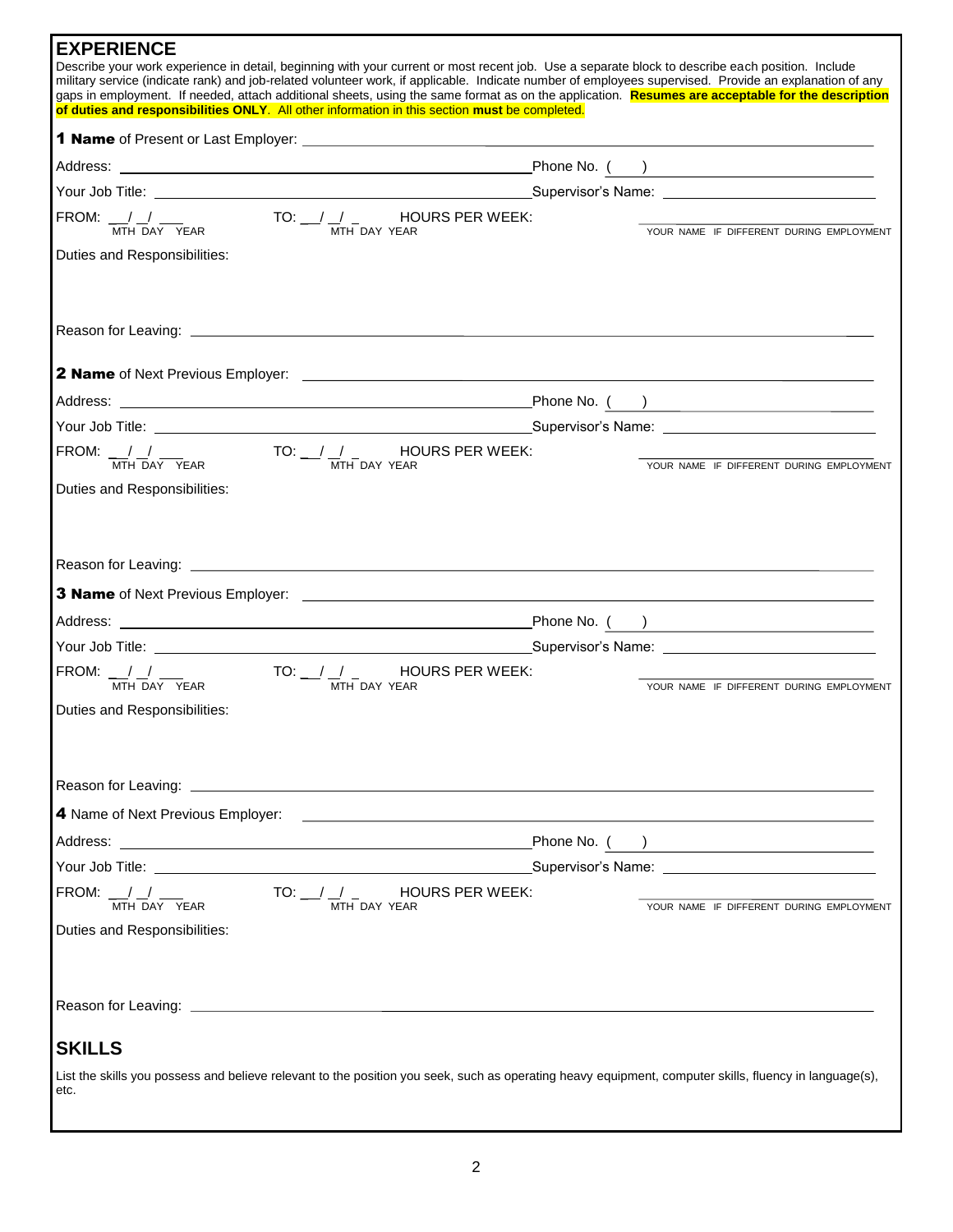# **VETERANS' PREFERENCE INFORMATION**

Completion of the Veterans' Preference section is made on a voluntary basis and kept confidential in accordance with the Americans with Disabilities Act. Listed below are the four Veterans' Preference categories.

1. A veteran with a service-connected disability who is eligible for or receiving compensation, disability retirement, or pension under public laws<br>administered by the U.S. Department of Veterans' Affairs and the Departmen

2. The spouse of a veteran who cannot qualify for employment because of a total and permanent disability, or the spouse of a veteran missing in action, captured, or forcibly detained by a foreign power, *or*

3. A veteran of any war who has served on active duty for one day or more during a wartime period, excluding active duty for training, and who was<br>discharged under honorable conditions from the Armed Forces of the United S

4. The unremarried widow or widower of a veteran who died of a service-connected disability.

A DD214 or comparable document which serves as a certificate of release or discharge claim **must be furnished at the time of application**. In<br>addition, applicants claiming categories 1, 2, or 4 above must furnish supportin used.

If an applicant claiming Veterans' Preference for a vacant position is not selected, he/she may file a complaint with the Florida Department of Veterans'<br>Affairs, P.O. Box 31003, St. Petersburg, Florida 33731-8903. A compl

### **LAW ENFORCEMENT BACKGROUND**

ARE YOU A CURRENT OR FORMER LAW ENFORCEMENT OFFICER, OTHER EMPLOYEE\*\* OR THE SPOUSE OR CHILD OF ONE, WHO IS EXEMPT FROM PUBLIC RECORDS DISCLOSURE UNDER  $§119.07(3)(k)1, F.S.$ ?  $\square$  Yes  $\square$  Yes No

\*\*Other covered jobs include: correctional and correctional probation officers, firefighters, certain judges, assistant state attorneys, state attorneys, assistant and statewide prosecutors, and certain investigators in the Department of Children and Families [SEE §119.07(3)(k)1,F.S.].

# **BACKGROUND INFORMATION**

| HAVE YOU EVER BEEN CONVICTED OF A FELONY OR FIRST DEGREE MISDEMEANOR?                                                                                                                                                                                                                                                                                                                                                                                                                                                                                                                                                                                                                                                                                                                                                                                                                                                                     |            |     |  |
|-------------------------------------------------------------------------------------------------------------------------------------------------------------------------------------------------------------------------------------------------------------------------------------------------------------------------------------------------------------------------------------------------------------------------------------------------------------------------------------------------------------------------------------------------------------------------------------------------------------------------------------------------------------------------------------------------------------------------------------------------------------------------------------------------------------------------------------------------------------------------------------------------------------------------------------------|------------|-----|--|
|                                                                                                                                                                                                                                                                                                                                                                                                                                                                                                                                                                                                                                                                                                                                                                                                                                                                                                                                           | $\Box$ Yes | No. |  |
| Where convicted?                                                                                                                                                                                                                                                                                                                                                                                                                                                                                                                                                                                                                                                                                                                                                                                                                                                                                                                          |            |     |  |
| HAVE YOU EVER PLED NOLO CONTENDERE OR PLED GUILTY TO A CRIME WHICH IS A FELONY OR A FIRST<br><b>DEGREE MISDEMEANOR?</b>                                                                                                                                                                                                                                                                                                                                                                                                                                                                                                                                                                                                                                                                                                                                                                                                                   | $\Box$ Yes | No. |  |
| Where? The contract of the contract of the contract of the contract of the contract of the contract of the contract of the contract of the contract of the contract of the contract of the contract of the contract of the con                                                                                                                                                                                                                                                                                                                                                                                                                                                                                                                                                                                                                                                                                                            |            |     |  |
| HAVE YOU EVER HAD THE ADJUDICATION OF GUILT WITHHELD TO A CRIME WHICH IS A FELONY OR A<br>FIRST DEGREE MISDEMEANOR?                                                                                                                                                                                                                                                                                                                                                                                                                                                                                                                                                                                                                                                                                                                                                                                                                       | $\Box$ Yes | No  |  |
|                                                                                                                                                                                                                                                                                                                                                                                                                                                                                                                                                                                                                                                                                                                                                                                                                                                                                                                                           |            |     |  |
| NOTE: A "YES" answer to these questions will not automatically bar you from employment. The nature, job relatedness, severity and date of the<br>offense in relation to the position for which you are applying are considered.                                                                                                                                                                                                                                                                                                                                                                                                                                                                                                                                                                                                                                                                                                           |            |     |  |
| <b>CITIZENSHIP</b><br>ARE YOU A U.S. CITIZEN OR ARE YOU LEGALLY AUTHORIZED TO WORK IN THE U.S.?<br>NOTE: The State of Florida hires only U.S. citizens and lawfully authorized alien workers. If a conditional offer of employment is made, you will be<br>required to provide proof of citizenship or authorization to work in the U.S.                                                                                                                                                                                                                                                                                                                                                                                                                                                                                                                                                                                                  | Yes        | No  |  |
| <b>RELATIVES</b><br>TO YOUR KNOWLEDGE, DO YOU HAVE ANY RELATIVES WORKING IN THIS AGENCY?                                                                                                                                                                                                                                                                                                                                                                                                                                                                                                                                                                                                                                                                                                                                                                                                                                                  | Yes        | No  |  |
| SELECTIVE SERVICE SYSTEM REGISTRATION<br>IF YOU ARE A MALE BETWEEN THE AGES OF 18 AND 26, DO YOU HAVE PROOF OF REGISTRATION WITH THE SELECTIVE<br>SERVICE SYSTEM OR EXEMPTION FROM SUCH REGISTRATION?                                                                                                                                                                                                                                                                                                                                                                                                                                                                                                                                                                                                                                                                                                                                     | Yes        | No  |  |
| <b>CERTIFICATION:</b>                                                                                                                                                                                                                                                                                                                                                                                                                                                                                                                                                                                                                                                                                                                                                                                                                                                                                                                     |            |     |  |
| I am aware that any <b>omissions, falsifications, misstatements, or misrepresentations above</b> may disqualify me for employment consideration and,<br>if I am hired, may be grounds for termination at a later date. I understand that any information I give may be investigated as allowed by law. I consent<br>to the release of information about my ability employment history, and fitness for employment by employers, schools, law enforcement agencies, and<br>other individuals and organizations to investigators, personnel staff, and other authorized employees of The Governor's Commission on Volunteerism<br>and Community Service for employment purposes. This consent shall continue to be effective during my employment if I am hired. I understand that<br>applications submitted for state employment are public records. I certify that to the best of my knowledge and belief all of the statements contained |            |     |  |

herein and on any attachments are **true, correct, complete, and made in good faith**.

SIGNATURE: \_\_\_\_\_\_\_\_\_\_\_\_\_\_\_\_\_\_\_\_\_\_\_\_\_\_\_\_\_\_\_\_\_\_\_\_\_\_\_\_\_\_\_\_\_\_\_\_\_\_\_\_\_\_\_\_\_\_\_\_\_\_\_\_\_\_\_\_\_\_\_\_\_\_ DATE: \_\_\_\_\_\_\_\_\_\_\_\_\_\_\_\_\_\_\_\_\_\_\_\_\_\_